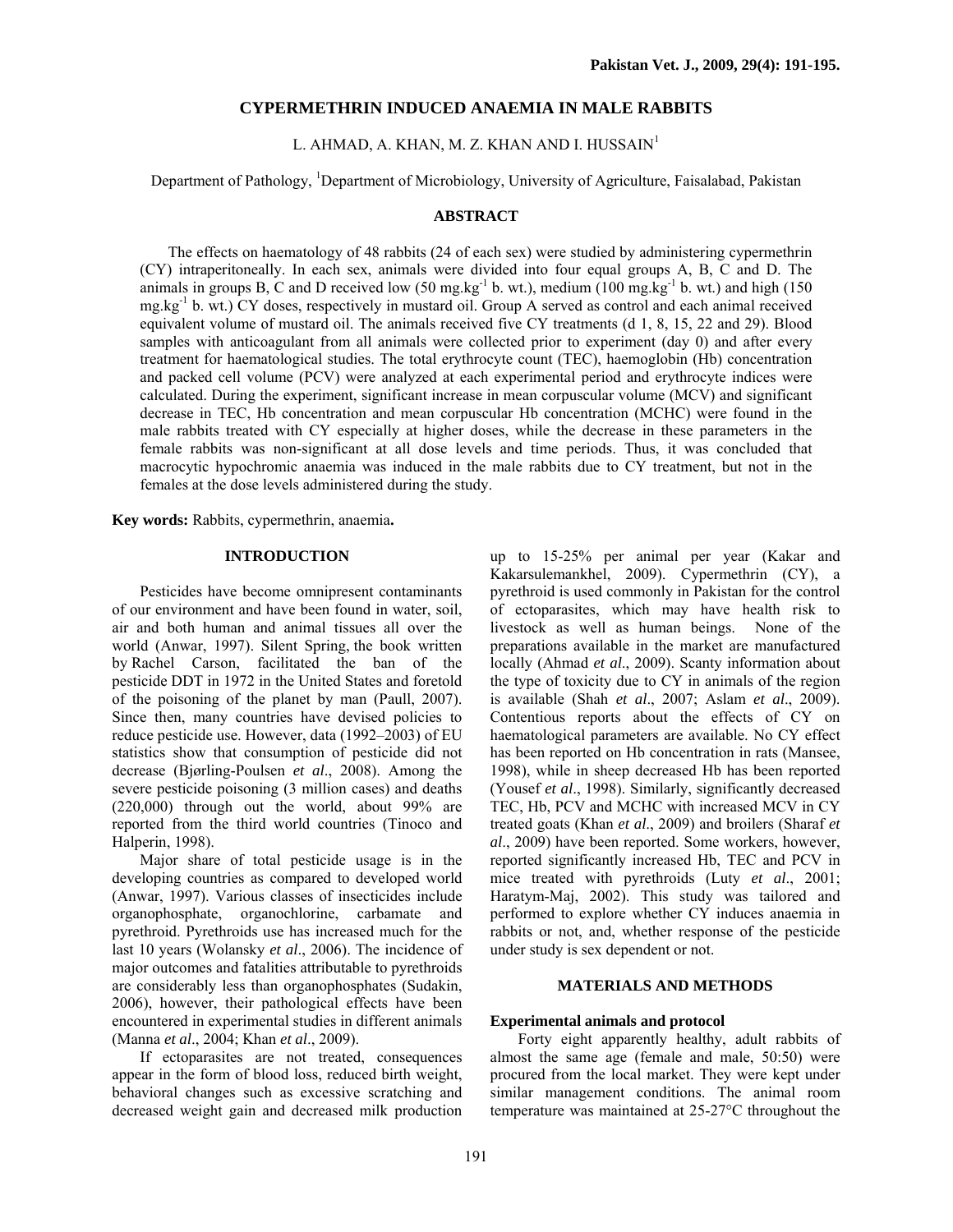study. Drinking water was available *ad libitum.* The green fodder Barseem (*Trifolium alexandrinum*) was offered in the morning and evening. After 5 days of acclimatization, male and female rabbits were separated and assigned to the three CY treatments based on initial live weight. In each sex, group A served as control and each animal in the control group received equivalent volume of mustard oil. Animals in groups B, C and D received intraperitoneally low  $(50 \text{ mg} \cdot \text{kg}^{-1} \text{ b. wt.})$ , medium (100 mg.kg $^{-1}$  b. wt.) and high (150 mg.kg $^{-1}$  b. wt.) dose of CY, respectively dissolved in mustard oil on days 1, 8, 15, 22 and 29 of the experiment.

### **Haematology**

Blood samples from all animals were collected prior to (d 0) and after every treatment on the next day. Blood samples were used for haematological studies including haemoglobin concentration, packed cell volume and total erythrocyte count. The cyanomethemoglobin method was used to estimate haemoglobin concentration, whereas microhaematocirt method was used for PCV and cell counts were manually executed using the improved Neubauer haemocytometer (Benjamin, 1978). Erythrocyte indices including mean corpuscular haemoglobin (MCH), mean corpuscular volume (MCV) and mean corpuscular haemoglobin concentration (MCHC) were calculated according to the formula described by Khan (2008).

#### **Data analysis**

The collected data were analyzed using analysis of variance (ANOVA) and mean values were compared on a personal computer using the Minitab statistical software package. The significance level was  $P<0.05$ .

### **RESULTS**

The results of different haematological parameters in male and female rabbits are presented in Tables 1 and 2, respectively. In males, TEC significantly (P<0.05) decreased in groups C and D as compared to A (control) at  $2^{nd}$  week and in group C only at  $4^{th}$  week. However, TEC significantly increased in group B at  $3<sup>rd</sup>$ week of the treatment (Table 1). Variation in TEC observed in treatment groups of female rabbits (compared to control) was non-significant at all periods (Table 2). A significant increase in PCV was observed in male group B at first week, whereas a non-significant difference throughout the experiment was observed in female rabbits. The Hb concentration was significantly (P<0.05) decreased at 3rd weak as compared to control in all male treatment groups (Table 1), whereas it significantly increased in groups B and C at  $2<sup>nd</sup>$  week in females (Table 2).

In the male rabbits, MCV increased significantly (P<0.05) at 1<sup>st</sup> week in groups B and C,  $2<sup>nd</sup>$  week in groups  $\dot{C}$  and  $\dot{D}$  and  $4<sup>th</sup>$  week in all treated groups. The MCH also significantly increased at  $1<sup>st</sup>$  week in groups B and C and  $4<sup>th</sup>$  week in group C, but significantly decreased at  $3<sup>rd</sup>$  week in groups B and D in male rabbits. In the females, MCV and MCH of any group did not differ significantly from control at any period (Table 2).

In the males, MCHC was significantly lower at  $1<sup>st</sup>$ week in groups B and D and 3<sup>rd</sup> week in groups C and D but significantly higher at  $2<sup>nd</sup>$  week in groups B and D than control. In the females, MCHC was significantly lower at 1<sup>st</sup> week in group D, but significantly higher at  $2<sup>nd</sup>$  week in groups B and C than control. From the above results it was interpreted that macrocytic hypochromic anaemia was induced by CY in males, but not in female rabbits.

#### **DISCUSSION**

The results of the present study indicated that cypermenthrin (CY) induced macrocytic hypochromic anaemia in male rabbits but not in female rabbits. Previously, sex related difference in haematological response to pyrethroid treatment has been reported in mice. Luty *et al*. (2001) reported that irrespective of the dose, the deltamethrin and fenvalerate stimulated erythropoiesis and synthesis of Hb in male Swiss mice, while in female mice the administration of deltamethrin  $(25 \text{ mg} \cdot \text{kg}^{-1} \text{ b. wt.})$  resulted in anaemia. In contrary to the findings of the present study, Haratym-Maj (2002) reported anaemia in female mice, but not in males at  $CY$  doses 5 mg.kg $^{-1}$  b. wt. He also reported that anaemia developed in female mice at low CY doses (5  $mg/kg^{-1}$  b. wt.), whereas at high CY doses (25 mg.kg<sup>-1</sup>) b. wt.) no anaemia was observed. He alleged that female mice were principally susceptible to poisoning, particularly with low doses of pyrethroids used for long time.

Although the mechanism of toxicity of pyrethroids has not been fully explored, various opinions have been put forward. CY can induce oxidative stress in blood cells (Kale *et al*., 1999) or may accrue in cell membranes and disturb structure of membrane (Michelangeli *et al*., 1990) which could lead to lysis of erythrocytes as a result their number would be low in circulation. Low Hb concentration could be due to enhanced Hb destruction or decreased Hb synthesis (Moss and Hathway, 1964). Increased activity of bone marrow or haemolysis could lead to impaired Hb synthesis (Barger, 2003). TEC production is regulated by tissue oxygenation. Tissue receive inadequate oxygen  $(O_2)$  if there is an insufficient supply in inspired air, impaired  $O_2$  transport from alveoli into blood stream, hypoventilation, inadequate Hb to carry  $O_2$ , decreased arterial  $O<sub>2</sub>$  saturation, abnormal blood flow or failure of haemoglobin to release bound  $O_2$  at tissue sites (Helms *et al*., 2006).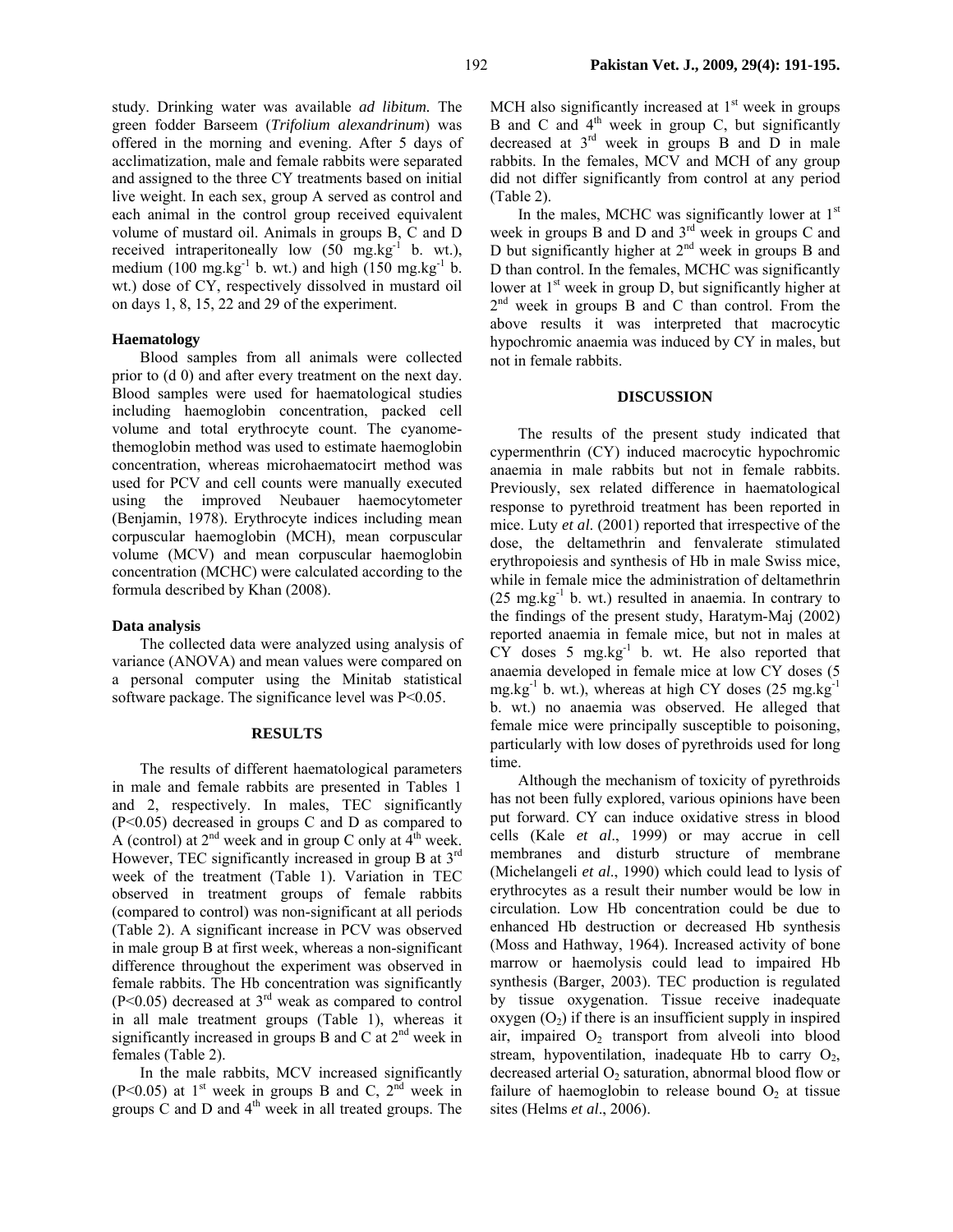| Parameters/                                 | Groups (Cypermethrin doses; mg.kg <sup>-1</sup> b. wt.) |                    |                     |                     |  |  |
|---------------------------------------------|---------------------------------------------------------|--------------------|---------------------|---------------------|--|--|
| experimental weeks                          | A(0)                                                    | B(50)              | C(100)              | D(150)              |  |  |
| Total erythrocyte counts $(10^6/\text{ml})$ |                                                         |                    |                     |                     |  |  |
| $\boldsymbol{0}$                            | $4.12 \pm 0.55$                                         | $4.54 \pm 0.72$    | $3.66 \pm 0.72$     | $4.52 \pm 0.52$     |  |  |
| $\mathbf{1}$                                | $4.56 \pm 0.44$                                         | $4.12 \pm 0.42$    | $4.30 \pm 0.30$     | $4.90 \pm 0.79$     |  |  |
| $\frac{2}{3}$                               | $5.65 \pm 1.20$                                         | $5.08 \pm 0.66$    | $4.00 \pm 0.29*$    | $3.93 \pm 0.59*$    |  |  |
|                                             | $4.16 \pm 0.11$                                         | $4.58 \pm 0.19*$   | $4.16 \pm 0.10$     | $4.46 \pm 0.30$     |  |  |
| $\overline{4}$                              | $5.20 \pm 0.90$                                         | $4.70 \pm 0.32$    | $3.88 \pm 0.53*$    | $4.62 \pm 0.62$     |  |  |
| 5                                           | $5.03 \pm 0.94$                                         | $4.74 \pm 0.21$    | $4.97 \pm 0.13$     | $5.68 \pm 1.29$     |  |  |
| Packed cell volume (%)                      |                                                         |                    |                     |                     |  |  |
| $\boldsymbol{0}$                            | $42.30 \pm 1.08$                                        | $42.40 \pm 4.72$   | $38.40 \pm 1.86$    | $42.00 \pm 30.41$   |  |  |
| $\,1\,$                                     | $37.00 \pm 1.41$                                        | $41.00 \pm 3.23*$  | $39.20 \pm 1.72$    | $39.58 \pm 2.15$    |  |  |
| $\overline{c}$                              | $43.50 \pm 1.66$                                        | $40.60 \pm 1.50$   | $43.00 \pm 2.28$    | $40.67 \pm 3.45$    |  |  |
| $\overline{3}$                              | $39.50 \pm 0.79$                                        | $38.40 \pm 1.02$   | $39.20 \pm 0.40$    | $38.20 \pm 1.69$    |  |  |
| $\overline{4}$                              | $39.00 \pm 1.23$                                        | $37.70 \pm 1.57$   | $38.53 \pm 1.46$    | $39.20 \pm 2.59$    |  |  |
| 5                                           | $40.27 \pm 0.75$                                        | $37.90 \pm 2.36$   | $40.50 \pm 1.78$    | $39.20 \pm 2.80$    |  |  |
| Haemoglobin concentration (g/dl)            |                                                         |                    |                     |                     |  |  |
| $\boldsymbol{0}$                            | $10.51 \pm 0.647$                                       | $10.84 \pm 1.36$   | $11.12 \pm 0.81$    | $11.54 \pm 0.32$    |  |  |
| $\mathbf{1}$                                | $10.07 \pm 1.13$                                        | $10.04 \pm 0.60$   | $10.54 \pm 0.27$    | $9.57 \pm 0.84$     |  |  |
| $\overline{c}$                              | $9.30 \pm 1.41$                                         | $9.63 \pm 0.43$    | $9.19 \pm 0.64$     | $9.81 \pm 0.56$     |  |  |
| $\overline{\mathbf{3}}$                     | $9.90 \pm 0.51$                                         | $8.53 \pm 0.62*$   | $7.87 \pm 0.38*$    | $8.04 \pm 0.67*$    |  |  |
| $\overline{4}$                              | $9.50 \pm 0.70$                                         | $8.41 \pm 0.47$    | $9.47 \pm 0.88$     | $8.95 \pm 0.73$     |  |  |
| 5                                           | $9.17 \pm 0.56$                                         | $8.55 \pm 0.30$    | $8.91 \pm 0.93$     | $8.89 \pm 0.46$     |  |  |
| MCV(f)                                      |                                                         |                    |                     |                     |  |  |
| $\boldsymbol{0}$                            | $104.65 \pm 15.76$                                      | $91.32 \pm 17.80$  | $111.12 \pm 32.19$  | $93.80 \pm 10.11$   |  |  |
| $\,1$                                       | $77.76 \pm 3.01$                                        | $100.18 \pm 9.06*$ | $91.48 \pm 5.94*$   | $82.35 \pm 12.16$   |  |  |
| $\overline{c}$                              | $78.98 \pm 12.78$                                       | $80.97 \pm 10.48$  | $107.63 \pm 3.37*$  | $105.03 \pm 21.75*$ |  |  |
| $\overline{\mathbf{3}}$                     | $95.04 \pm 3.72$                                        | $85.42 \pm 3.47$   | $94.28 \pm 2.59$    | $86.08 \pm 8.06$    |  |  |
| $\overline{4}$                              | $76.82 \pm 13.16$                                       | $80.54 \pm 6.57*$  | $100.56 \pm 12.10*$ | $84.46 \pm 8.50*$   |  |  |
| 5                                           | $82.26 \pm 14.22$                                       | $80.06 \pm 5.40$   | $81.53 \pm 1.96$    | $71.80 \pm 15.82$   |  |  |
| MCH (pg)                                    |                                                         |                    |                     |                     |  |  |
| $\boldsymbol{0}$                            | $26.73 \pm 5.14$                                        | $22.60 \pm 4.49$   | $29.87 \pm 11.48$   | $21.60 \pm 2.10$    |  |  |
| $\mathbf{1}$                                | $22.06 \pm 1.87$                                        | $24.53 \pm 2.13*$  | $24.65 \pm 2.03*$   | $19.95 \pm 3.86$    |  |  |
| $\overline{c}$                              | $20.37 \pm 4.23$                                        | $19.14 \pm 2.74$   | $21.68 \pm 2.88$    | $21.83 \pm 5.17$    |  |  |
| $\overline{3}$                              | $23.80 \pm 0.81$                                        | $19.49 \pm 2.76*$  | $20.32 \pm 3.34$    | $18.18 \pm 2.63*$   |  |  |
| $\overline{4}$                              | $18.82 \pm 4.07$                                        | $17.90 \pm 0.53$   | $24.82 \pm 4.43*$   | $19.46 \pm 2.86$    |  |  |
| 5                                           | $18.88 \pm 4.33$                                        | $18.06 \pm 0.74$   | $17.93 \pm 1.52$    | $16.30 \pm 3.62$    |  |  |
| MCHC (g/dl)                                 |                                                         |                    |                     |                     |  |  |
| $\boldsymbol{0}$                            | $25.44 \pm 2.02$                                        | $24.28 \pm 6.13$   | $26.32 \pm 2.29$    | $23.14 \pm 1.82$    |  |  |
| $\mathbf{1}$                                | $28.40 \pm 2.35$                                        | $24.52 \pm 1.06*$  | $26.96 \pm 1.65$    | $24.26 \pm 2.70*$   |  |  |
| $\overline{c}$                              | $21.68 \pm 2.90$                                        | $25.12 \pm 2.35*$  | $21.38 \pm 1.50$    | $24.18 \pm 1.25*$   |  |  |
|                                             | $25.10 \pm 1.42$                                        | $22.99 \pm 2.67$   | $20.08 \pm 0.77*$   | $21.04 \pm 1.62*$   |  |  |
| $\frac{3}{4}$                               | $24.36 \pm 1.90$                                        | $22.38 \pm 1.89$   | $24.64 \pm 2.76$    | $22.92 \pm 1.29$    |  |  |
| 5                                           | $22.78 \pm 1.55$                                        | $22.60 \pm 1.30$   | $22.00 \pm 2.08$    | $22.73 \pm 0.59$    |  |  |

**Table 1: Haemogram of male rabbits treated at various intervals with cypermethrin** 

The values bearing asterisk indicate significant  $(P<0.05)$  difference compared to those of control group.

The toxicity of any compound depends on many factors, such as the chemical and physical form of the compound, route of administration, dose and duration of exposure, time elapsed after exposure, dietary level of the interacting elements, physiological conditions (pregnancy, lactation etc.), nutritional status, age and sex of the exposed individuals (Haratym-Maj, 2002; Khan *et al*., 2009; Aslam *et al*., 2009). Although pyrethroid effect in both sexes of rabbits in any single

study have not been investigated previously, but two separate studies undertaken at our department in rabbits are noteworthy. Basir (2005) reported increased TEC and Hb concentration in female rabbits treated with lambda cyhalothrin (a pyrethroid) at 1.0, 4.0 and 8.0 mg.kg-1 b. wt intraperitoneally but Shah *et al*. (2007) reported anemia in female rabbits treated with CY (25, 50 and 75 mg.kg $^{-1}$  b. wt., intraperitoneally). The above workers used lower dose levels of pyrethroids than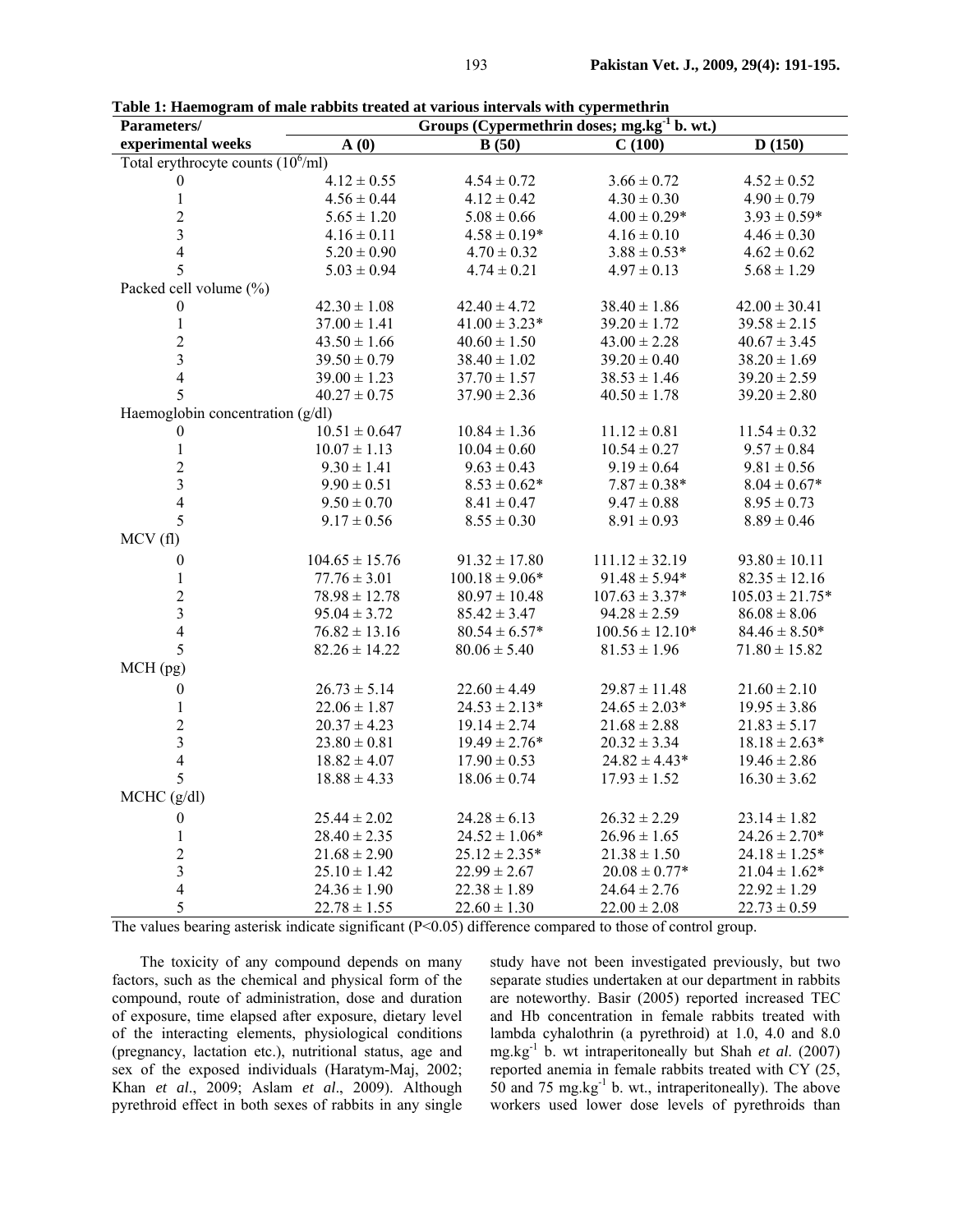| Parameters/                                      | radic 2. Hachiogram of ichiaic radiolis treated at various micr vais with cypermethrin<br>Groups (Cypermethrin doses; mg.kg $1$ b. wt.) |                   |                   |                    |  |  |  |
|--------------------------------------------------|-----------------------------------------------------------------------------------------------------------------------------------------|-------------------|-------------------|--------------------|--|--|--|
| experimental weeks                               | $\mathbf{A}(0)$                                                                                                                         | B(50)             | C(100)            | D(150)             |  |  |  |
| Total erythrocyte counts $(10^6 \text{mm}^{-3})$ |                                                                                                                                         |                   |                   |                    |  |  |  |
| $\theta$                                         | $4.02 \pm 0.25$                                                                                                                         | $4.18 \pm 0.41$   | $4.11 \pm 0.13$   | $4.15 \pm 0.24$    |  |  |  |
| $\mathbf{1}$                                     | $3.97 \pm 0.49$                                                                                                                         | $4.10 \pm 0.43$   | $4.47 \pm 0.49$   | $4.05 \pm 0.80$    |  |  |  |
| $\overline{c}$                                   | $4.46 \pm 0.23$                                                                                                                         | $4.50 \pm 0.33$   | $4.75 \pm 0.77$   | $4.80 \pm 0.73$    |  |  |  |
| $\overline{3}$                                   | $4.97 \pm 0.75$                                                                                                                         | $4.83 \pm 0.42$   | $4.13 \pm 0.42$   | $5.27 \pm 0.50$    |  |  |  |
| $\overline{4}$                                   | $4.58 \pm 0.16$                                                                                                                         | $4.68 \pm 0.19$   | $4.58 \pm 1.14$   | $4.78 \pm 1.18$    |  |  |  |
| 5                                                | $4.80 \pm 0.34$                                                                                                                         | $4.67 \pm 1.06$   | $3.90 \pm 0.20$   | $3.63 \pm 0.35$    |  |  |  |
| Packed cell volume (%)                           |                                                                                                                                         |                   |                   |                    |  |  |  |
| $\boldsymbol{0}$                                 | $38.00 \pm 2.36$                                                                                                                        | $39.17 \pm 2.14$  | $41.33 \pm 3.78$  | $40.00 \pm 1.41$   |  |  |  |
| $\,1$                                            | $39.00 \pm 2.19$                                                                                                                        | $37.33 \pm 3.98$  | $40.33 \pm 3.27$  | $40.83 \pm 1.47$   |  |  |  |
| $\overline{c}$                                   | $36.80 \pm 1.10$                                                                                                                        | $37.17 \pm 1.33$  | $38.50 \pm 2.59$  | $39.17 \pm 1.47$   |  |  |  |
| $\overline{\mathbf{3}}$                          | $37.33 \pm 2.07$                                                                                                                        | $38.50 \pm 3.56$  | $36.67 \pm 2.88$  | $39.67 \pm 2.80$   |  |  |  |
| $\overline{4}$                                   | $38.33 \pm 1.53$                                                                                                                        | $36.00 \pm 0.00$  | $37.33 \pm 3.51$  | $37.00 \pm 4.00$   |  |  |  |
| 5                                                | $38.00 \pm 3.00$                                                                                                                        | $35.67 \pm 1.16$  | $36.00 \pm 3.60$  | $38.33 \pm 1.53$   |  |  |  |
| Haemoglobin concentration (g/dl)                 |                                                                                                                                         |                   |                   |                    |  |  |  |
| $\boldsymbol{0}$                                 | $8.10 \pm 0.67$                                                                                                                         | $8.85 \pm 0.43$   | $8.96 \pm 0.73$   | $9.14 \pm 0.95$    |  |  |  |
| $\mathbf{1}$                                     | $8.64\pm0.98$                                                                                                                           | $8.43 \pm 0.51$   | $8.40 \pm 0.52$   | $7.89 \pm 0.76$    |  |  |  |
| $\overline{c}$                                   | $8.12 \pm 0.48$                                                                                                                         | $9.54 \pm 1.13*$  | $10.14 \pm 0.48*$ | $8.96 \pm 0.54$    |  |  |  |
| $\overline{\mathbf{3}}$                          | $8.04 \pm 0.62$                                                                                                                         | $8.17 \pm 0.45$   | $8.14 \pm 1.52$   | $7.66 \pm 0.57$    |  |  |  |
| $\overline{4}$                                   | $7.92 \pm 0.29$                                                                                                                         | $7.15 \pm 0.24$   | $7.22 \pm 0.36$   | $7.30 \pm 0.90$    |  |  |  |
| 5                                                | $8.11 \pm 0.54$                                                                                                                         | $7.55 \pm 0.25$   | $7.61 \pm 38$     | $7.71 \pm 0.95$    |  |  |  |
| MCV(f)                                           |                                                                                                                                         |                   |                   |                    |  |  |  |
| $\boldsymbol{0}$                                 | $94.68 \pm 4.29$                                                                                                                        | $94.30 \pm 9.47$  | $100.29 \pm 6.62$ | $96.65 \pm 6.47$   |  |  |  |
| $\mathbf{1}$                                     | $99.34 \pm 10.63$                                                                                                                       | $92.16 \pm 16.20$ | $90.96 \pm 9.91$  | $104.14 \pm 20.35$ |  |  |  |
| $\overline{c}$                                   | $82.65 \pm 3.89$                                                                                                                        | $82.79 \pm 3.29$  | $82.84 \pm 15.08$ | $83.00 \pm 11.26$  |  |  |  |
| $\mathfrak{Z}$                                   | $81.50 \pm 5.17$                                                                                                                        | $82.30 \pm 7.39$  | $82.50 \pm 12.52$ | $86.43 \pm 18.09$  |  |  |  |
| $\overline{4}$                                   | $71.52 \pm 2.15$                                                                                                                        | $73.80 \pm 6.04$  | $86.73 \pm 2.15$  | $70.71 \pm 14.28$  |  |  |  |
| 5                                                | $85.87 \pm 9.66$                                                                                                                        | $79.37 \pm 19.88$ | $92.26 \pm 6.78$  | $106.42 \pm 14.38$ |  |  |  |
| MCH (pg)                                         |                                                                                                                                         |                   |                   |                    |  |  |  |
| $\boldsymbol{0}$                                 | $20.18 \pm 1.72$                                                                                                                        | $21.35 \pm 2.63$  | $21.75 \pm 1.51$  | $21.98 \pm 1.09$   |  |  |  |
| $\mathbf{1}$                                     | $21.88 \pm 2.17$                                                                                                                        | $20.68 \pm 1.49$  | $18.95 \pm 1.69$  | $20.09 \pm 4.36$   |  |  |  |
| $\overline{\mathbf{c}}$                          | $18.13 \pm 1.13$                                                                                                                        | $2.24 \pm 2.44$   | $21.81 \pm 3.67$  | $19.75 \pm 3.16$   |  |  |  |
| $\overline{\mathbf{3}}$                          | $17.54 \pm 1.16$                                                                                                                        | $17.46 \pm 0.87$  | $18.46 \pm 4.74$  | $17.05 \pm 5.15$   |  |  |  |
| $\overline{4}$                                   | $14.78 \pm 0.45$                                                                                                                        | $14.69 \pm 1.69$  | $16.80 \pm 0.35$  | $13.97 \pm 3.02$   |  |  |  |
| 5                                                | $16.95 \pm 1.72$                                                                                                                        | $16.65 \pm 3.14$  | $19.53 \pm 1.02$  | $21.51 \pm 4.66$   |  |  |  |
| MCHC (g/dl)                                      |                                                                                                                                         |                   |                   |                    |  |  |  |
| $\boldsymbol{0}$                                 | $21.30 \pm 1.07$                                                                                                                        | $22.64 \pm 1.47$  | $21.73 \pm 1.64$  | $22.87 \pm 2.55$   |  |  |  |
| 1                                                | $22.16 \pm 2.48$                                                                                                                        | $22.77 \pm 2.41$  | $20.88 \pm 0.94$  | $19.30 \pm 1.50*$  |  |  |  |
| $\overline{c}$                                   | $21.94 \pm 1.07$                                                                                                                        | $25.65 \pm 2.74*$ | $26.38 \pm 1.20*$ | $22.89 \pm 1.39$   |  |  |  |
| $\overline{\mathbf{3}}$                          | $21.65 \pm 2.67$                                                                                                                        | $21.39 \pm 2.39$  | $22.19 \pm 3.80$  | $19.45 \pm 2.50$   |  |  |  |
| $\overline{4}$                                   | $20.67 \pm 0.13$                                                                                                                        | $19.87 \pm 0.65$  | $19.38 \pm 0.86$  | $19.72 \pm 0.29$   |  |  |  |
| 5                                                | $21.38 \pm 1.54$                                                                                                                        | $21.20 \pm 1.32$  | $21.21 \pm 1.07$  | $20.06 \pm 1.69$   |  |  |  |

**Table 2: Haemogram of female rabbits treated at various intervals with cypermethrin** 

The values bearing asterisk indicate significant (P<0.05) difference compared to those of control group.

those of our study. They, however, used commercial mixtures, so that the possibility of interference of other compounds (e.g. xylene) cannot be excluded. The present study was designed to use 92% CY in inert solvent (mustard oil). Thus, in this study anaemia was not observed in female rabbits, while anaemia was reported by Shah *et al*. (2007) even at doses lower than the present study.

male rabbits due to CY treatment at all dose levels, but not in the females at the dose levels administered during the study. So, sex is also an important factor for the anaemia development due to CY toxicity in addition to dose administered and duration of the treatment.

#### **REFERENCES**

From the results of this study it was concluded that anaemia (macrocytic hypochromic) was induced in the

Ahmad, M., I. Hussain, A. Khan and Najib-ur-Rehman, 2009. Deleterious effects of cypermethrin on